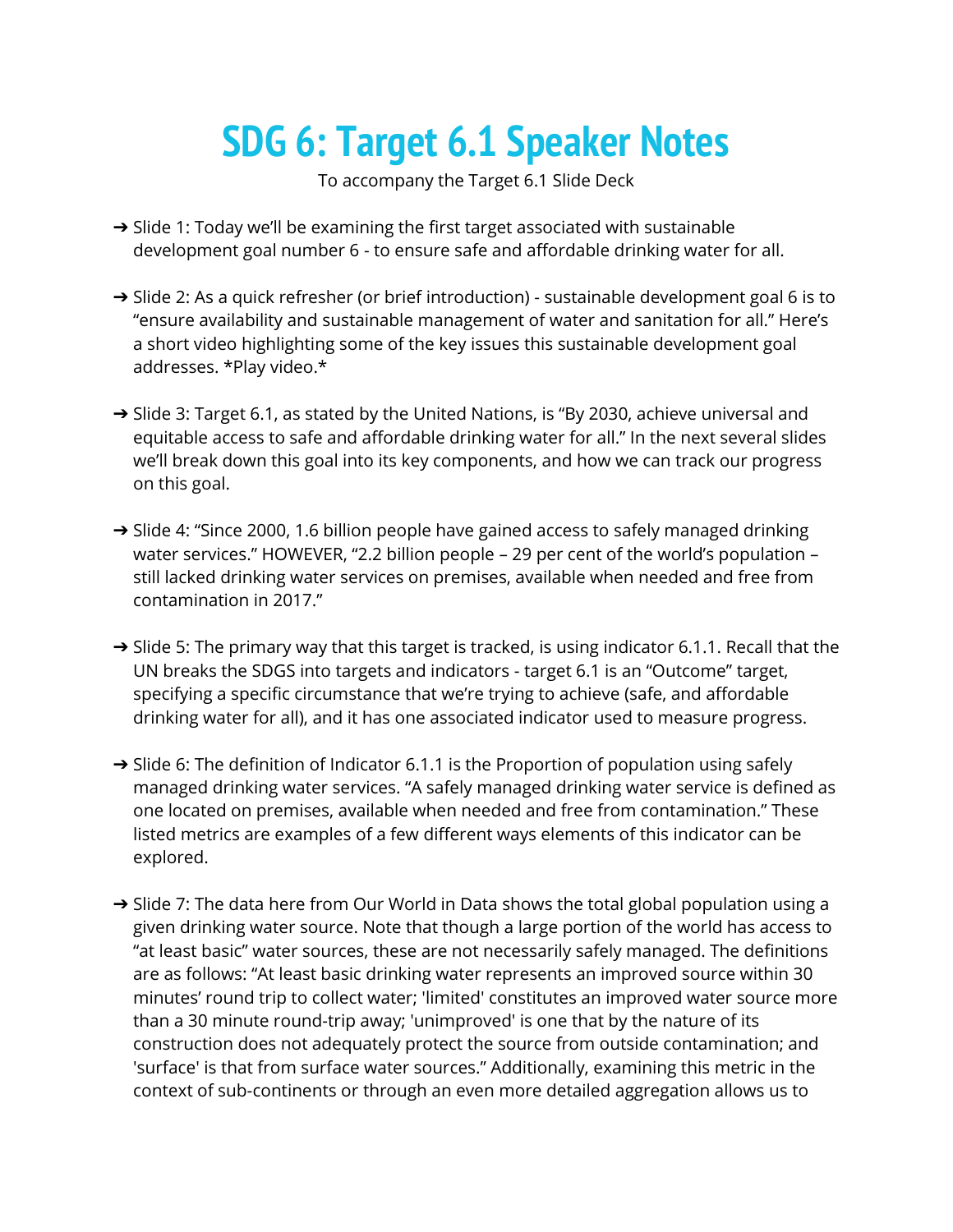compare how different areas of the world are doing on Target 6.1 - which we'll see on the next slide.

- → Slide 8: Here we have data from 2015 showing the wide range that exists globally in regard to this indicator: Europe and Northern America have 94% of the population using safely managed drinking water whereas Sub-Saharan Africa has only 24% of the population using safely managed drinking water and 42% using limited, unimproved, or surface water sources.
- → Slide 9: As we stated earlier, the goal of Target 6.1 is to "achieve universal and equitable access to safe and affordable drinking water for all" by 2030. Are we on track to achieve this? One way the UN monitors whether countries will likely reach this goal is by examining the annual rate of change over the past several years (in this case, from 2000 to 2015), and using that trend in addition to the actual percentage of the population with basic drinking water services as of 2015 to estimate whether the country is likely to reach the goal by 2030. As you can see in this figure, a significant number of countries will need to dramatically increase this rate of change in order to meet the 2030 goal: progress is too slow in 68 countries and is actually decreasing in 10 countries.
- → Slide 10: In various parts of the world, arsenic contamination is a major threat to health. The country of Bangladesh has the largest proportion of people exposed to arsenic contamination in the world, at 12.4% of the population as of 2012. Even though this value has decreased from 26.6% in 2000, UNICEF reports that "19.4 million people are still drinking water with a level of arsenic above national health standards." The water quality issues are not confined to arsenic contamination - a variety of other contaminants threaten water resources, such as faecal contamination (in fact, it's estimated that "more than 41 per cent of people drink water from sources with faecal contamination")
- → Slide 11: Let's see how the other targets from SDG 6 as well as the other sustainable development goals tie into the issue of contaminated drinking water in Bangladesh. As previously noted - a significant portion of the population is drinking from water sources contaminated with faecal matter, due both to lack of access to proper sanitation facilities (target 6.2) and due to improper wastewater treatment (target 6.3). Additionally, freshwater resources are minimal and "over-abstraction for irrigation" and other uses has degraded water quality, making water-use efficiency (target 6.4) even more vital in ensuring access to safe drinking water. Targets 6.5 and 6.6 play a key role in ensuring safe drinking water for the population of Bangladesh through integrated water resources management (6.5) and improving the quality of water through restoring related ecosystems (6.6). The solution to these problems include "expanded water and sanitation support" from other countries and organizations (target 6.A) as well as increased local engagement (target 6.B).